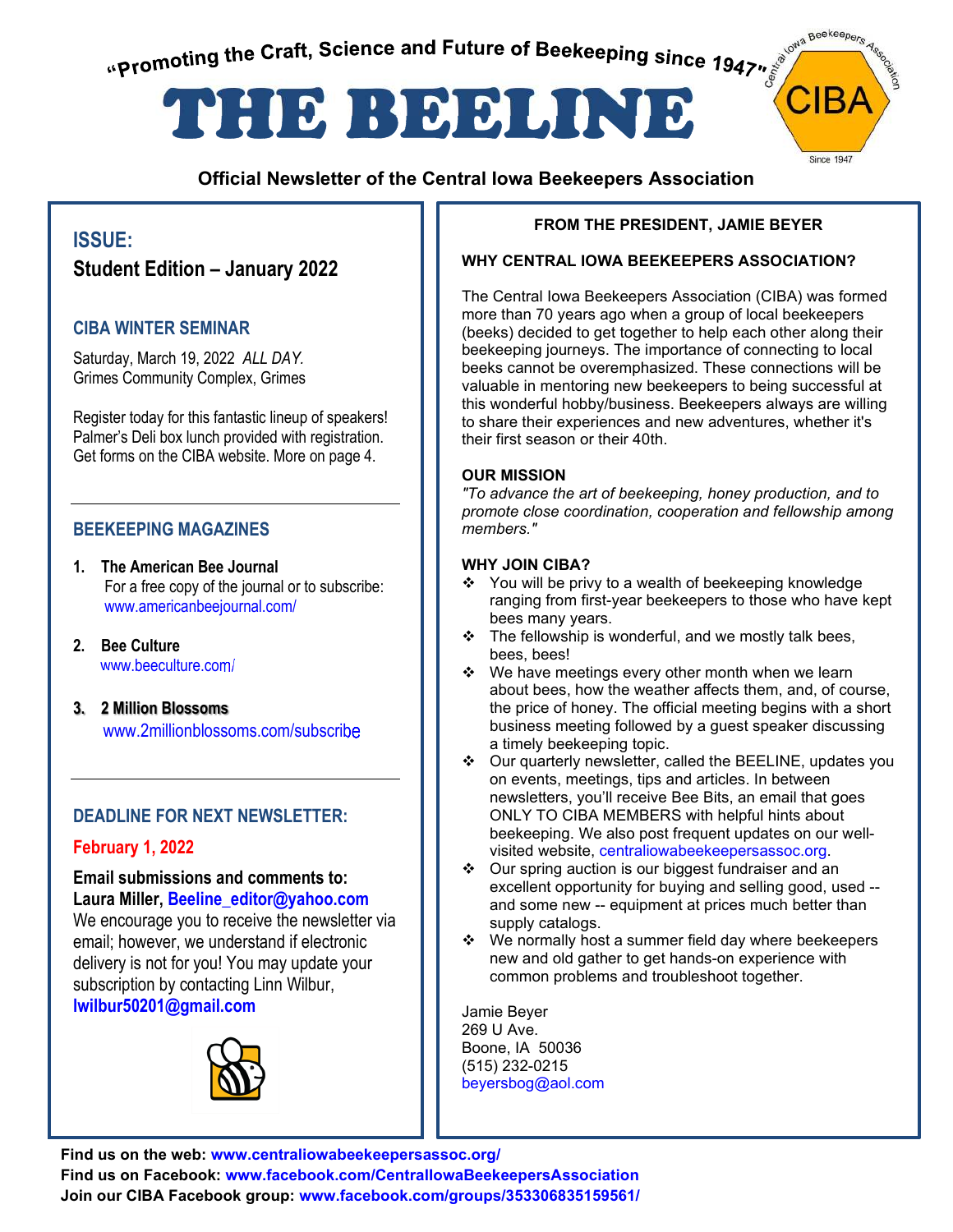# **Contents**

# <span id="page-1-0"></span>Did You Know… CIBA Club Meetings/Communications

## Club Meetings

Did you know that CIBA has meetings every other month, and they usually occur on the third Saturday of the following months?

- **January**
- **March**
- **May**
- **July**
- **September**
- **November**

This year, we have a full-day in-person Winter Seminar on Saturday, March 19 featuring Dr. Tom Seeley (Cornell University), Dr. Carol Fassbinder-Orth (Creighton University), Randall Cass (Iowa State University Extension) and Andy Joseph (Iowa State Apiarist).

## Communications

The official CIBA newsletter is the BEELINE, published four times a year, plus our special January student edition. The newsletter is emailed/mailed the first day of the publication month. On months when you do not get a BEELINE, CIBA members receive the CIBA Newscast, an email on the 1<sup>st</sup> of the month from the president. Bee Bits, an email newsletter with helpful hints about beekeeping, comes out the 15<sup>th</sup> of each month. The CIBA Newscast and Bee Bits is sent ONLY to CIBA members who receive info via email. The Newscast is posted on the CIBA website; the Bee Bit is not.

### **BEELINE**

- **Winter January (starting 2023)**
- **Spring March**
- **Summer May**
- **Fall September**

### **CIBA Newscast**

- **February**
- **April**
- **June, July, August**
- **October, November, December**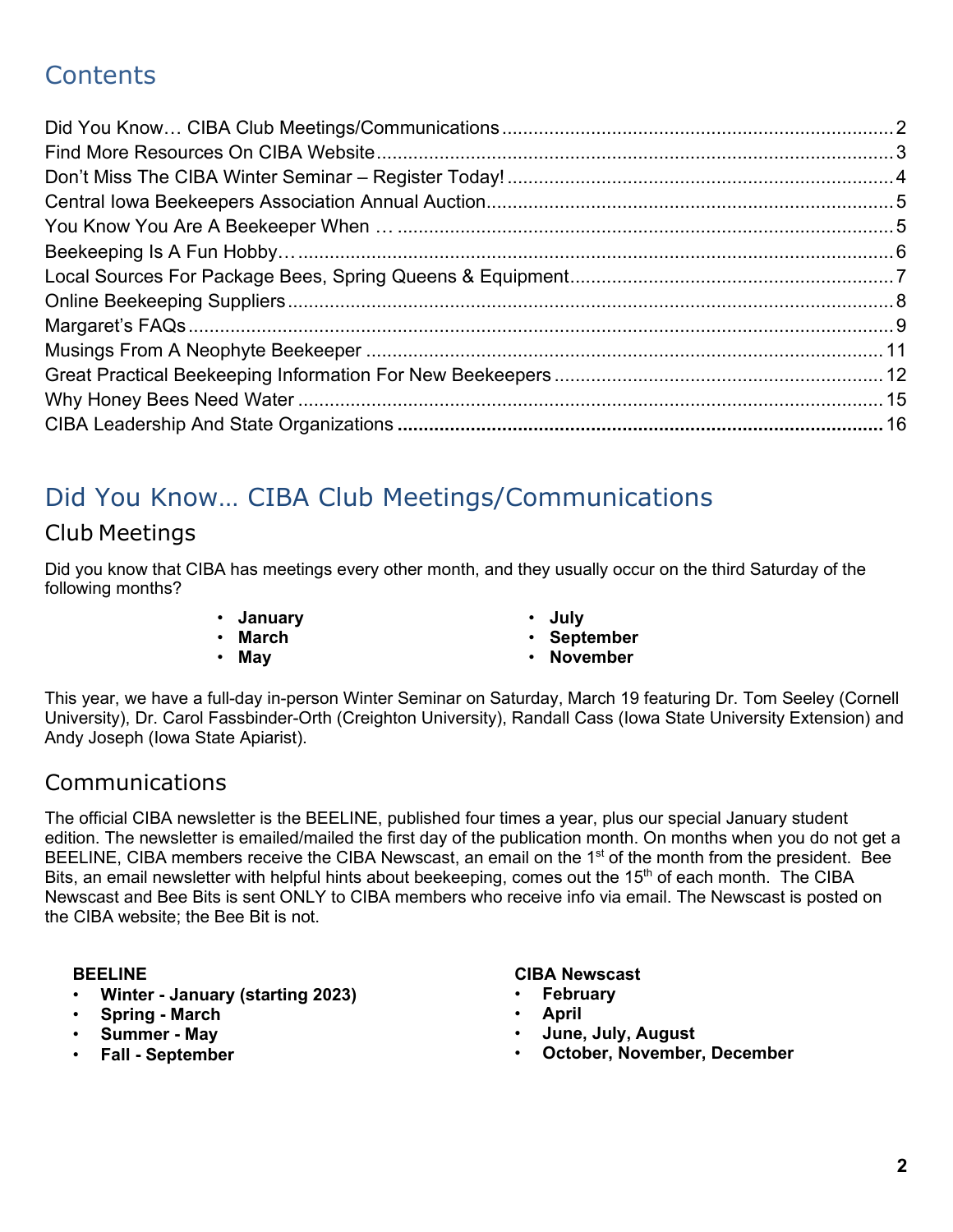# Are You a First-time Bee Class Student?

**Then CIBA has a deal for you!** New beekeepers who are enrolled in a beginning beekeeping class in central Iowa can get a free, first-year membership to CIBA. It's a chance to continue to learn about beekeeping. We host in-person meetings every other month when you'll have an opportunity to interact with other beekeepers, look for a mentor, get the latest beekeeping news, and hear first-rate presentations on various beekeeping topics. You'll also get all CIBA newsletters via email.



Electronic fillable membership forms are available on the CIBA website at [centraliowabeekeepersassoc.org/membership](https://www.centraliowabeekeepersassoc.org/membership) or fill out the form on pages 13 and 14. Check the "new beekeeper box," tell us what class you

are taking and send it in via mail or electronically. We hope to meet and talk with you at CIBA meetings!



## <span id="page-2-0"></span>Find More Resources on the CIBA Website

We have tons of information on our newly re-designed website, which is drawing more visitors every day. Check back often for valuable information for beekeepers and up-to-date educational opportunities in central Iowa. Find us at: [centraliowabeekeepersassoc.org](https://centraliowabeekeepersassoc.org/)

Spend some time browsing the site. Below are our top recommendations for new beeks. So, grab a cup of your favorite brew, a comfy chair and we hope you enjoy the read!

- 1. Monitor the **Home** page for upcoming events. We post CIBA seminars and meetings, as well as central Iowa seminars.
- 2. In the **Resources** section of the site, the following are excellent pages with a wealth of information:
	- **BEELINE Newsletter:** Provides the last 3 years of our quarterly BEELINE newsletter, which includes advice on beekeeping. The current version isn't posted on the website until a new one comes out—so CIBA members have the information first.
	- **You Want to Be a Beekeeper?** A tenured beekeeper, Linn Wilbur, wrote this article, providing recommendations on the means to gain the necessary knowledge, skills and experience to successfully manage bee colonies.
	- **Margaret's FAQ's**  Margaret Hala, yet another tenured beekeeper within our organization, provides answers to frequently asked questions relative to art of beekeeping.
	- **Our Favorite Links**  Provides a list of online resources for beekeepers at all stages of their beekeeping journey.
- 3. In the **Give Us a Buzz** section of the site, the **State Resources** page provides our state beekeeping resources, such as our state apiarist, state inspector, etc.

Contact the CIBA Webmaster, Valerie Just, at [CentralIowaBeekeepersAssoc@gmail.com](mailto:CentralIowaBeekeepersAssoc@gmail.com)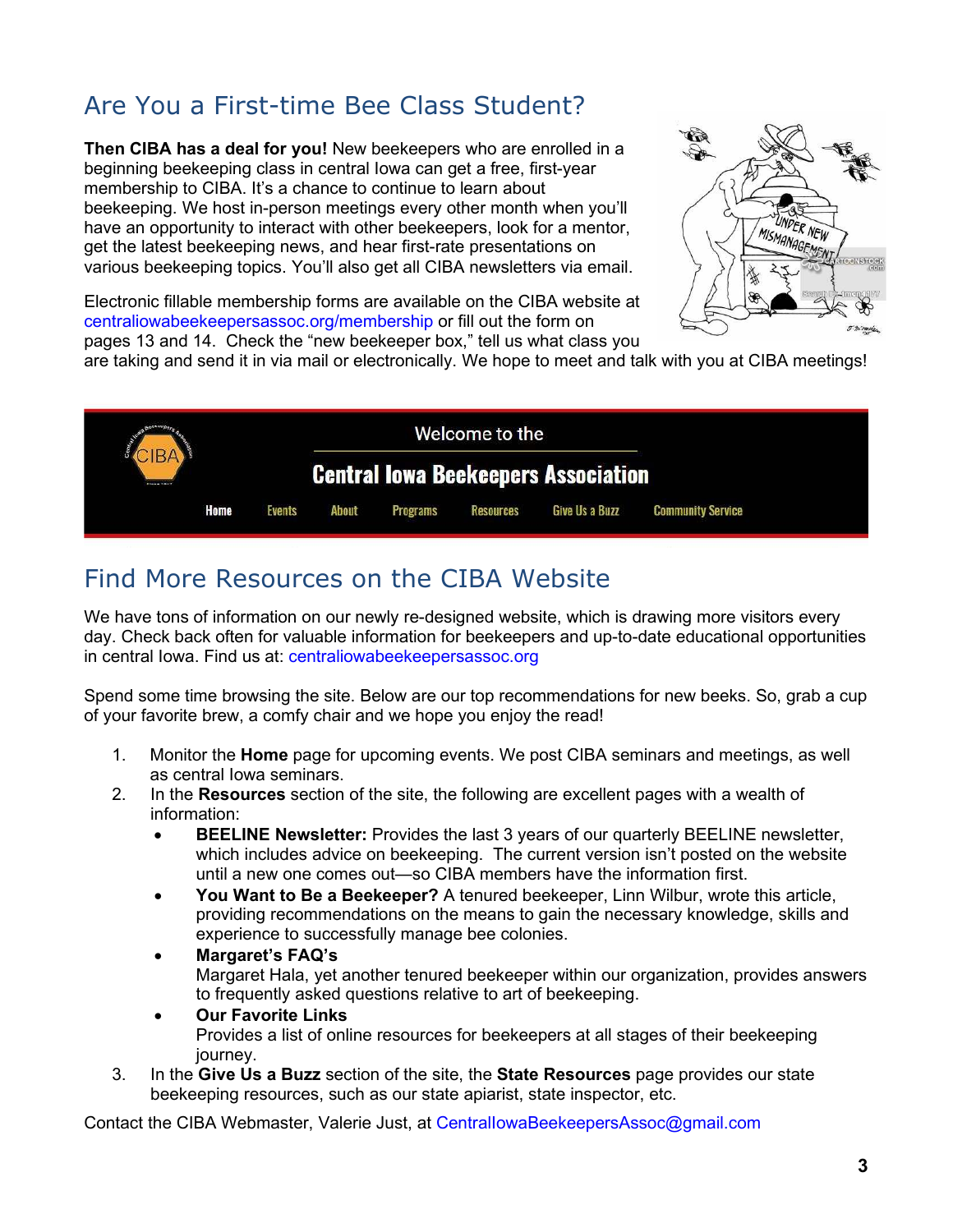# <span id="page-3-0"></span>Don't Miss the CIBA Winter Seminar – Register Today!

**Date:** Saturday, March 19, 2022 **Time:** 8:20 a.m. to 4 p.m. **Where:** Grimes Community Complex, 410 SE Main, Grimes

**Details:** Cost (including box lunch from Palmer's Deli in Des Moines) is \$35 for CIBA members, \$40 for non-CIBA members, \$20 for K-12 and college students. Registrations must be received by Tuesday, March 15 (no ticket sales at the door).

#### **Website:** [www.centraliowabeekeepersassoc.org/winter-seminar-march-2022](https://www.centraliowabeekeepersassoc.org/winter-seminar-march-2022)

**Overview:** Our keynote speaker is Dr. Tom Seeley, a world-class honey bee researcher and author of several popular books on swarm intelligence, who will join us via Zoom for two afternoon sessions. Our in-person morning presenters are experts on Iowa beekeeping: ISU Extension bee specialist Randall Cass, Iowa Apiarist Andy Joseph, and Dr. Carol Fassbinder-Orth from Creighton University in Omaha.

## **Speakers:**



**Dr. Tom Seeley** is the Horace White Professor in Biology for the Department of Neurobiology and Behavior at Cornell University in Ithaca, New York. He has written several books on honey bee behavior including Honeybee Democracy (2010), Following the Wild Bees (2016) and The Lives of Bees (2019). His studies emphasize swarm intelligence by investigating how bees collectively make decisions.

Dr. Seeley's first talk will be *How a Honey Bee Swarm Moves to its Chosen Home*, exploring the mystery of how a school bus-sized cloud of 10,000 flying

insects manages to sweep straight from bivouac site to new dwelling place. He uses digital video technology to track individual bees in a flying swarm.

He'll also present *Hive Thirst: How a Honey Bee Colony Regulates Its Water Collection*, a look at how water-collecting bees can precisely start and stop their activities as a colony's water needs rise and fall with weather and brood production. Water is used to regulate the temperature of the broodnest and to produce the watery food for larvae.



**Randall Cass** will present *Small Hive Beetles -- What You Need to Know*, He joined Iowa State University in 2017 as the institution's first bee extension specialist in over 70 years. He coordinates bee research, manages the university's honey apiary, lectures and provides outreach to beekeepers, farmers and landowners. Before coming to Ames he worked with small farmers in Guatemala and El Salvador in rural development programs. He has a M.S. from the University of California, Davis and a B.A. from Willamette University.



**Andy Joseph** has been State Apiarist the past 14 years in the Iowa Department of Agriculture and Land Stewardship. A beekeeper himself, Andy will present *Transitioning into Sideline Scale Beekeeping*. He travels the state working with beekeepers and oversees the state's apiary program, which is a combination of regulatory certification, beekeeper education efforts, and promotion of the beekeeping industry. He is lead instructor for a well-attended beekeeper class in central Iowa and his family keeps 200 bee hives in the Des Moines area. He has a M.S. in entomology from the University of Kentucky in Lexington, where he studied bees as pollinators in monoculture.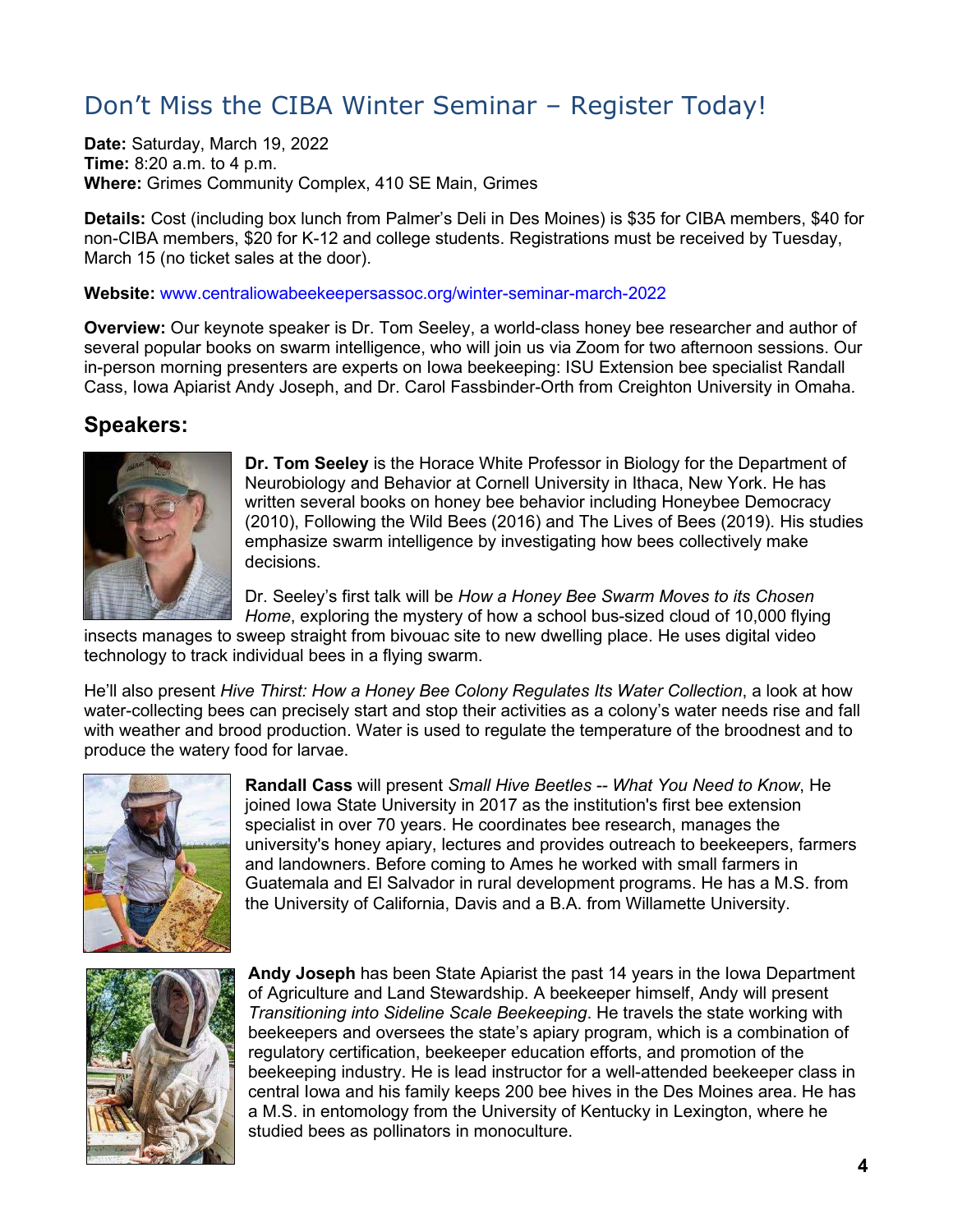

**Dr. Carol Fassbinder-Orth,** who grew up on a commercial bee farm in northeast Iowa, will present *The Science of Bee Decline.* She is a professor of zoonotic diseases in the Department of Biology at Creighton University in Omaha. Her research focus is honey bee disease biology with a specific focus on viruses. She holds a B.S. in genetics from Iowa State University and a PhD from the University of Wisconsin-Madison. Carol and her husband Brian own Bountiful Blossoms Bee Company in Glenwood, Iowa where they sell over 40 different honey and beeswax products.

# <span id="page-4-0"></span>Central Iowa Beekeepers Association Annual Auction

For many years CIBA has organized an annual auction of used (and some new) beekeeping equipment on the third Saturday in April. This has been an opportunity to purchase beekeeping equipment at reasonable prices, meet with experienced beekeepers, or just see what a lot of beekeeping equipment looks like. This is the place to bee (pun intended).

There has been a wonderful variety of equipment. In past years, the auction has contained hive boxes, frames, foundation, bottles, and even an extractor. There are no guarantees that any year's auction will have everything you may be looking for, but surely you will find something. Usually the auction has a well-stocked concession stand, with proceeds supporting CIBA's popular and educational Honey



Queen/Honey Ambassador program. The food is really good and it's a great opportunity to support our youth.

Last year we held the event online because of the COVID pandemic. We are still considering how best to handle the auction this year, keeping in mind the need to ensure the health of all participants and workers but still offer that in-person camaraderie. Check the CIBA web page as April approaches for updates on the auction [\(centraliowabeekeepersassoc.org\)](https://www.centraliowabeekeepersassoc.org/).

## <span id="page-4-1"></span>You Know You are a Beekeeper When …

- Your once-white bee suit is no longer white.
- You check out all the labels and prices of honey at every grocery store you go into.
- You don't mind driving home with bees flying around everywhere in your vehicle after working your beehives.
- You run to the birdbath to rescue a drowning bee.
- You can't get your spouse to stop talking bees with customers when they come to the house to buy honey.
- You come home smelling like a campfire and you haven't been camping.
- You don't mow the lawn because the bees are working the seeds.
- You plan weddings, childbirth, surgery, and funerals around extracting times.

These were culled from many sources and are just a few. You will have your own list soon!

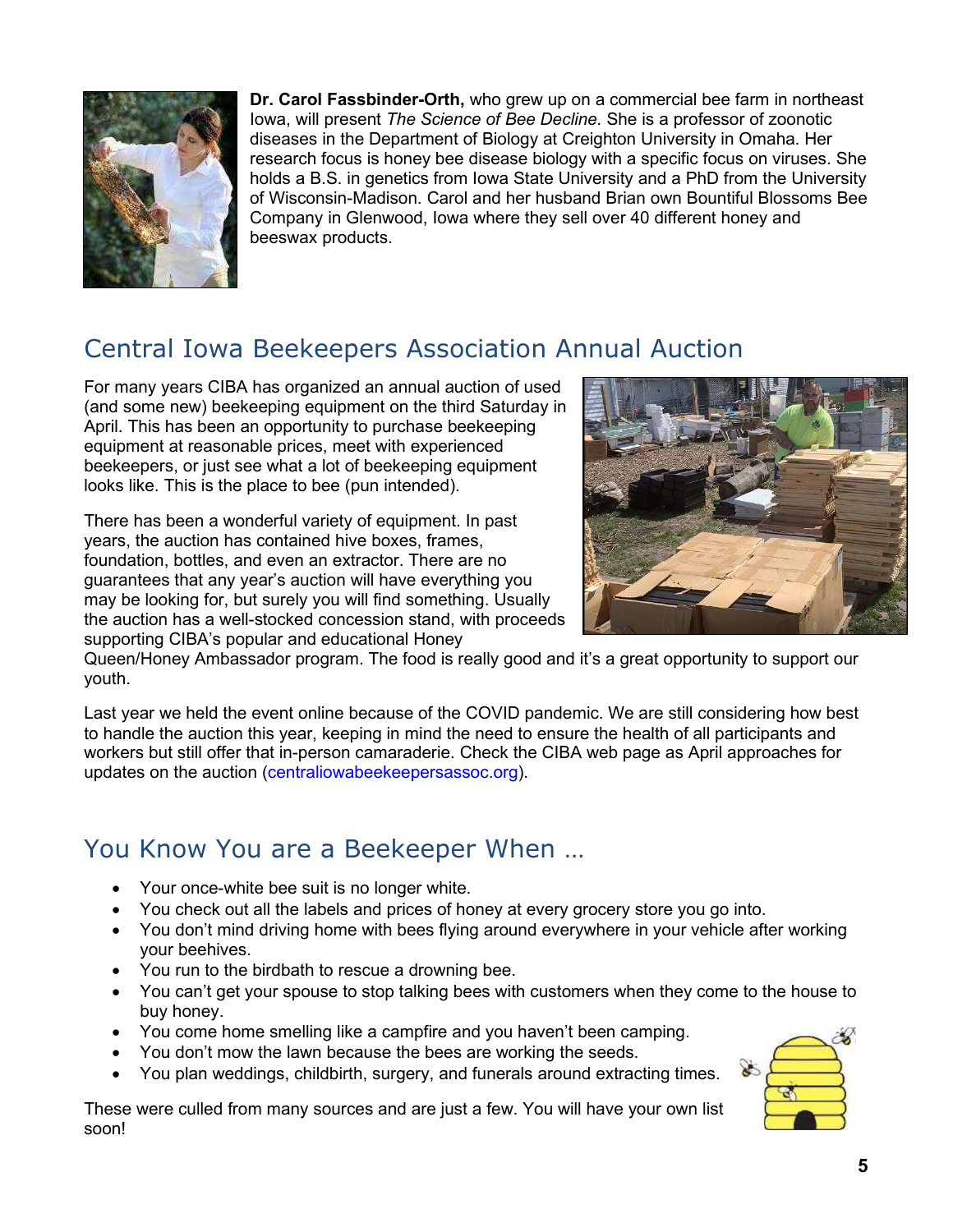# <span id="page-5-0"></span>Beekeeping is a Fun Hobby…

But it also can be a profitable one. If you are recently beginning beekeeping, here are 7 necessary tips:

1. Honey bees go to the closest water source. Make sure that the water source is nearby and within your backyard, and it should be clean. A water pan will do. Without a close water source in your area, they will actively seek one outside which could be your neighbors' pool—and your neighbors certainly will not appreciate that.

2. Do careful research on the equipment to use before getting started beekeeping. Don't get started unless you feel you have thoroughly researched many beekeeping techniques, methods, and types of equipment.

3. Never think about saving a few cents by buying used beekeeping equipment. You will regret his later. Second-hand equipment may be cheaper than the new stuff, but there are many different problems associated with it. You are placing yourself at a great risk of failure when buying second-hand. Invest in equipment from the beginning to ensure success.

4. When you are beginning beekeeping, you may have one issue in mind: the fear of getting stung by bees. Although it is impossible to be sting-free throughout a year, you should strive to keep stings to a minimum. Wear a beekeeper suit, hat, and veil to fully protect yourself. Move slowly and gently when dealing with the hive. Sudden jerks and movements will cause a major commotion, resulting in a disaster.

5. When beginning beekeeping, buy a white-colored beekeeper suit. The eyes of honey bees are sensitive to light, thus they tend to avoid light colors such as white. Bees generally are attracted to dark and rich colors.

6. By harvesting honey you are effectively taking away the bees' source of food. Make sure to feed your bees sugar syrup as a substitute for honey to prevent them from starving. Feeding them also will stimulate and increase egg-laying.

7. While bees are away from the bee hive, they are not inclined to sting. They are normally gentle, but they can be territorial when in the hive. They will react violently to intruders in an attempt to protect their hive.

Source: [www.articlesbase.com/hobbies-articles/beginning-beekeeping-101-7-necessary-tips-3582847.html](http://www.articlesbase.com/hobbies-articles/beginning-beekeeping-101-7-necessary-tips-3582847.html) 





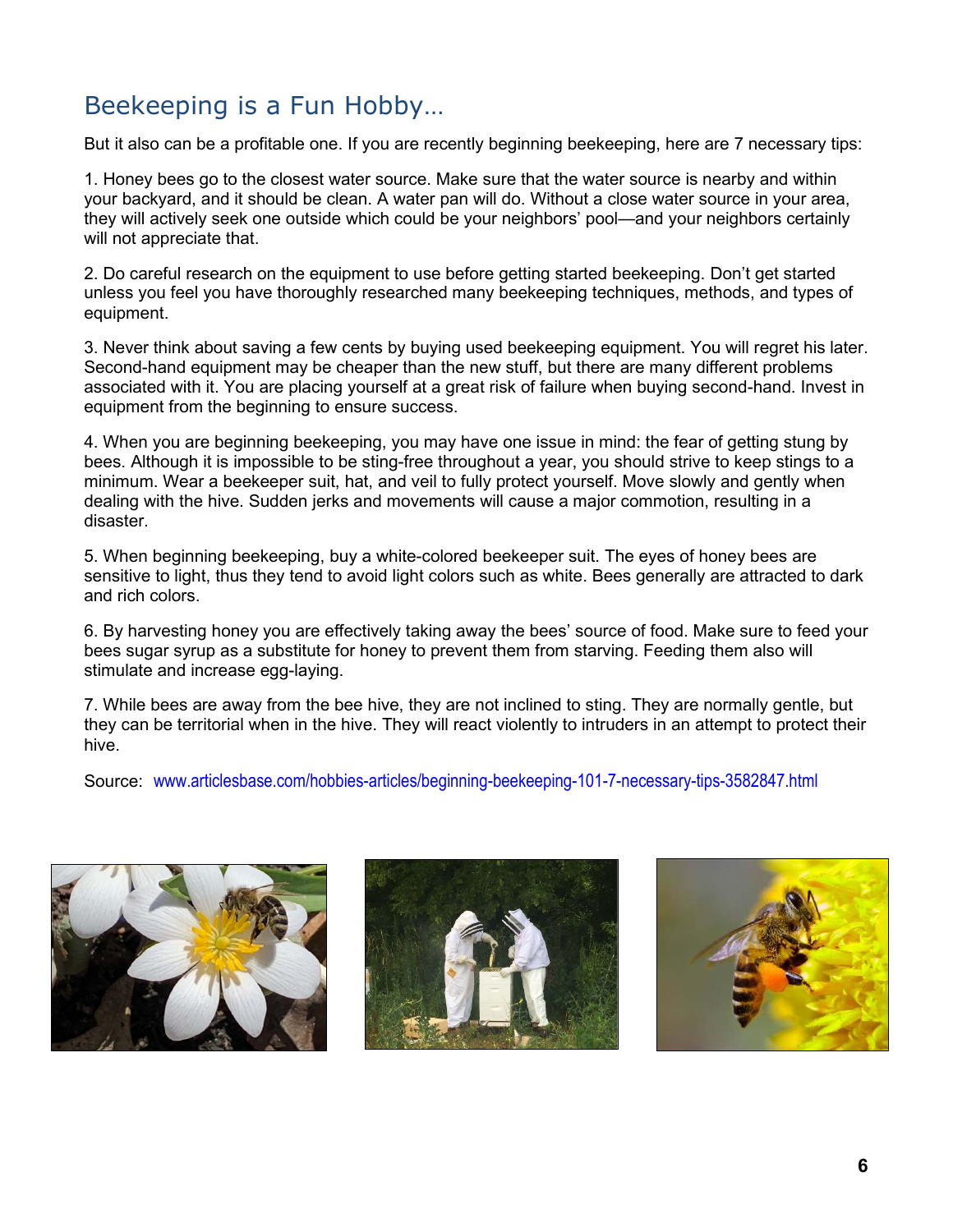# <span id="page-6-0"></span>Local Sources for Package Bees, Spring Queens & Equipment

#### **Bell Farm**

Ellen Bell 10458 SE Vandalia Dr (45.40 mi) Runnells, IA 50237 (515) 966-9348 Facebook: [www.facebook.com/bellfarmiowa/](http://www.facebook.com/bellfarmiowa/) Specializes: Iowa raised queens, honey and and handmade beeswax products.

#### **Des Moines Feed & Nature Center**

2019 Hubbell Ave. Des Moines IA 50317 (515) 262-8265 [www.desmoinesfeed.com/](https://www.desmoinesfeed.com/)

Specializes: Small quantity of equipment/supplies

#### **Ebert Honey Company**

Phil Ebert 14808 S. 102nd Ave. E. Lynnville, IA 50153 (641) 527-2639

### [www.eberthoney.com/](http://www.eberthoney.com/)

Specializes: 5 frame nucs, single deep 10 frame colony, CA spring queens, some used equipment, bottles for selling honey, beeswax and honey

#### **Foley's Russian Bees**

Jason & Shannon Foley 13778 Summerset Rd. Indianola, IA 50125 (515) 991-4666

### [www.russianbee.com/](https://www.russianbee.com/)

Specializes: Package bees, CA spring queens (non-Russian), Iowa raised Russian derived queens starting in June and in-house made beekeeping equipment.



#### **Lappe's Bee Supply & Honey Farm**

Kenny & Kimberley Lappe 117 Florence Ave. East Peru, IA 50222 Ph: (641) 728-4361 [www.lappesbeesupply.com/](https://www.lappesbeesupply.com/) 

Specializes: Spring package bees w/CA queens, CA and/or IA queens until late Summer, full line of beekeeping equipment and supplies, beeswax and honey. Offers free shipping on most orders over \$100 or orders can be picked up.

#### **Mills Fleet Farm**

Ankeny, Iowa (515) 964-3150

### [www.fleetfarm.com/](https://www.fleetfarm.com/)

Specializes: Stock hives and some equipment (Little Giant Brand)

#### **P & P Honey & Bee Supply**

Pat and Peggy Ennis 1040 Union Avenue Goodell, IA 50439 (641) 444-4767 Facebook: [www.facebook.com/PP-Honey-and-Bee-](https://www.facebook.com/PP-Honey-and-Bee-Supply-1504454266523506/)[Supply-1504454266523506/](https://www.facebook.com/PP-Honey-and-Bee-Supply-1504454266523506/)

Specializes: Package bees and spring CA queens/Limited supply Iowa raised queens starting in June/New &/used beekeeping equipment/supplies, beeswax candles and honey

#### **Spring Valley Honey Farms**

Curt and Connie Bronnenberg 14405 Hull Avenue Perry, IA 50220 (515) 465-5939

#### [www.springvalleyhoneyfarms.com/](http://www.springvalleyhoneyfarms.com/)

Specializes: Package bees, CA spring queens, beekeeping equipment and supplies (new Mann Lake) and honey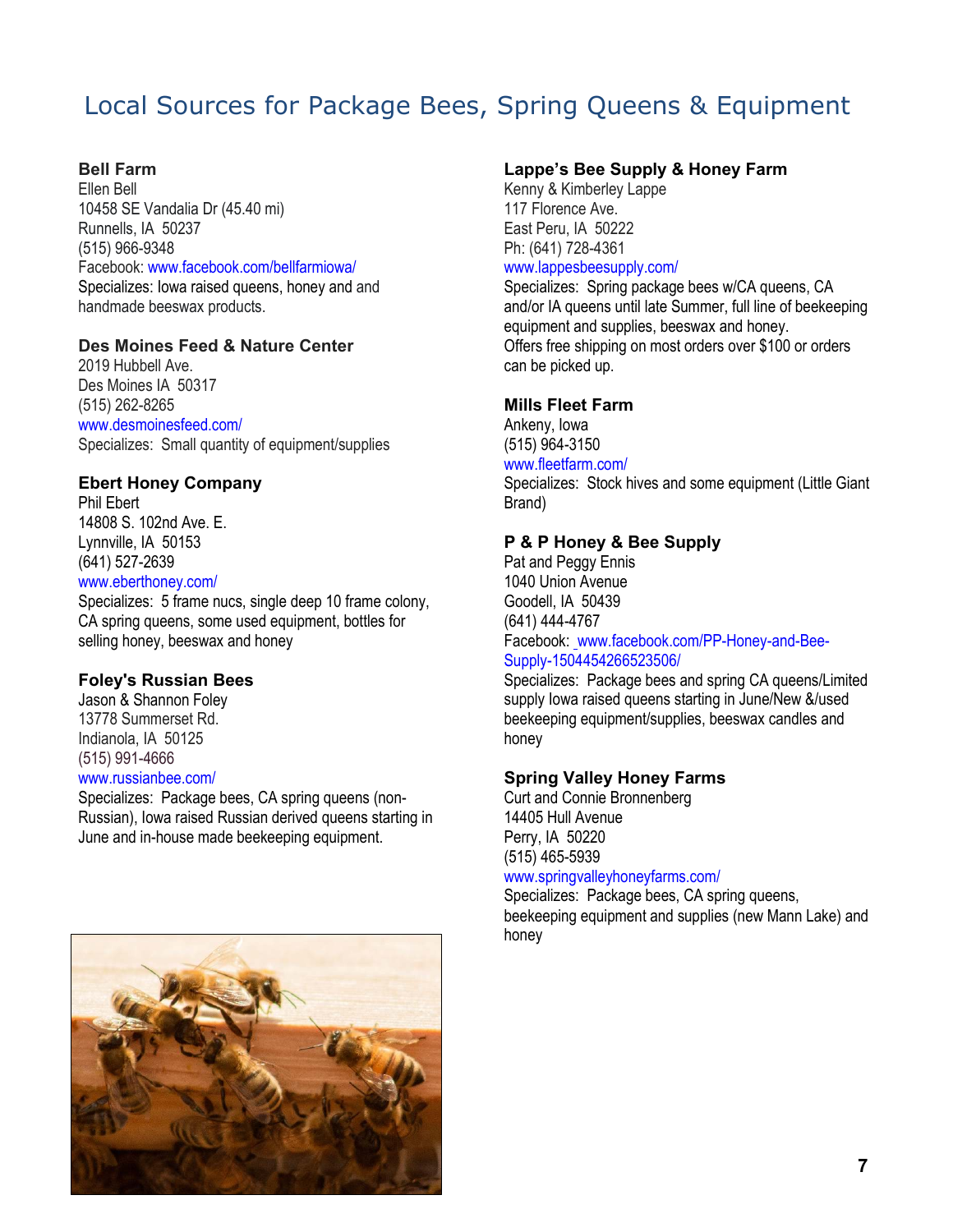# <span id="page-7-0"></span>Online Beekeeping Suppliers

#### **Beeline Apiaries & Woodenware**

20960 M-60 Mendon, MI 49072 Ph: (269) 496-7001 Email: beeline@abcmailbox.net <http://beelinewoodenware.com/>

#### **Betterbee**

8 Meader Road Greenwich, NY 12834 Ph: (800) 632-3379 Email: info@betterbee.com <http://www.betterbee.com/>

#### **Dadant & Sons, Inc.**

51 South 2nd Street Hamilton, IL 62341 Ph: (217) 847-3324 Orders: (888) 922-1293 Email: dadant@dadant.com <http://www.dadant.com/>

Free shipping on orders over \$100 (some exclusions apply). Note: Multiple branches including a branch in Sioux City, IA. Most branches and the corporate headquarters in Hamilton, IL offer pick-up of orders.

#### **Draper Superbee**

32 Avonlea Ln Millerton, PA 16936 Ph: (570) 537-2381/(800) 233-4273 Email: sales@draperbee.com <https://www.draperbee.com/>

#### **GloryBee, Inc**

PO Box 2744 Eugene OR 97402 Ph: (800) 456-7923 <https://glorybee.com/>

Offers free shipping on orders over \$150 (some exclusions apply)

#### **HillCo, LLC**

710 Lincoln St. Minonk, IL 6176 Ph: (866) 796-2337 Email: sales@hillcobees.com <https://hillcobees.com/> Free shipping on order over \$100

#### **Kelley Beekeeping**

Now owned by Mann Lake See Mann Lake contact info as many Kelley products are offered on the Mann Lake site

#### **Mann Lake**

501 S. 1st St. Hackensack, MN 56452 Ph: (800) 880-7694 <http://www.mannlakeltd.com/> Offers free shipping on orders over \$100 (some exclusions apply).

#### **Miller Bee Supply**

496 Yellow Banks Road North Wilkesboro, NC 28659 Ph: (336) 670-2249 Email: woodnwax@embarqmail.com <https://www.millerbeesupply.com/catalog/> Offers free shipping on orders over \$150 (some exclusions apply).

#### **Shastina Millwork**

2276 Avenue H White City, OR 97503 Ph: (877) 789-7526 <http://www.shastinamillwork.com/> Primarily woodenware. Offers free shipping on orders over \$100, with some exceptions.

#### **Western Bee Supplies, Inc.**

5 – 9th Ave. E. Polson, MT 59860 Ph: (833) 533-1014 Email: rick@westernbee.com <https://westernbeestore.3dcartstores.com/> Offers free shipping or order over \$100 with exceptions

Editors note: This list is not all inclusive. See the monthly nationwide bee publications for more sources.

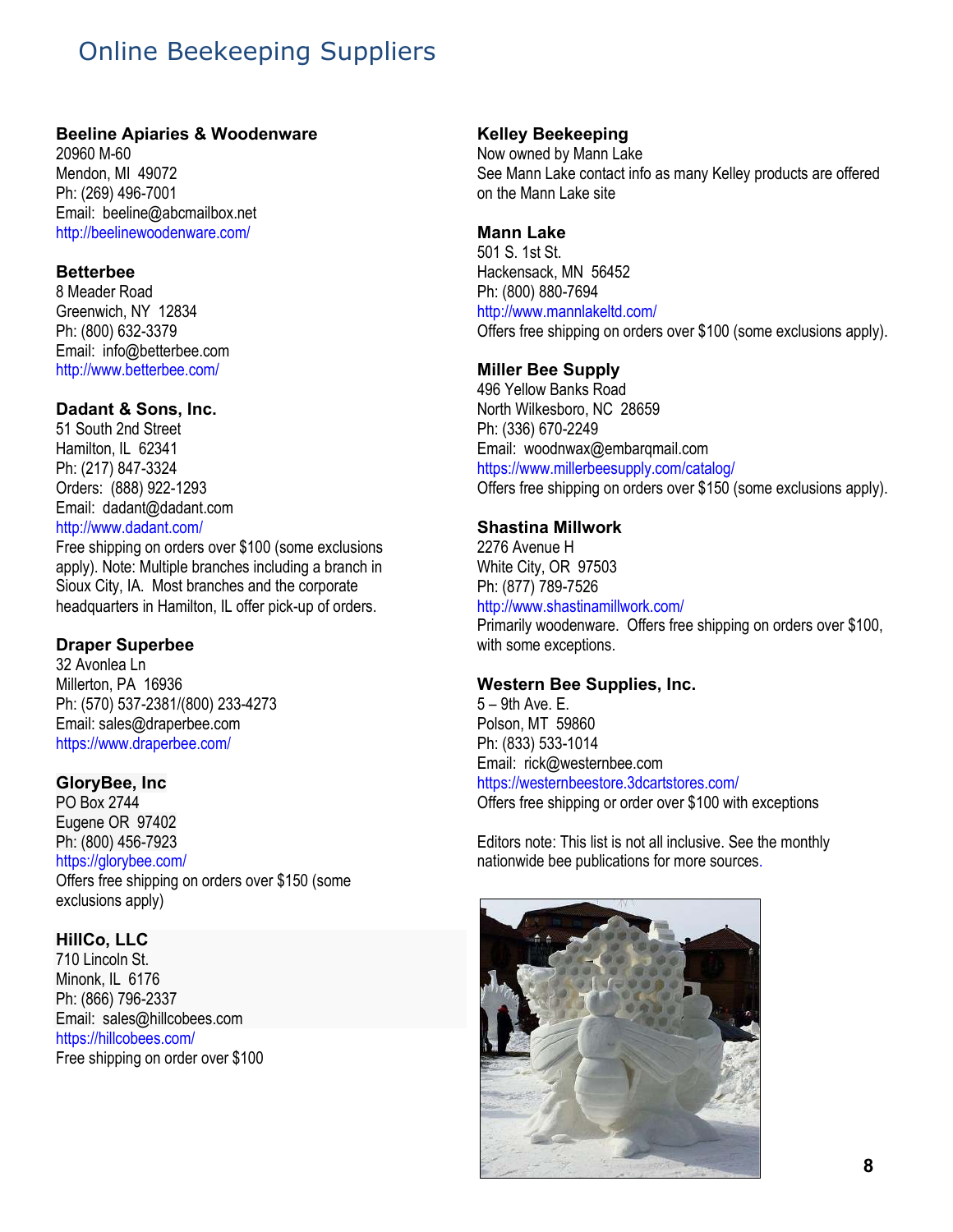# <span id="page-8-0"></span>Margaret's FAQs

by Margaret Hala *(Margaret is a long-time beekeeper, CIBA member and former CIBA Officer and Director). Find more of her Q&As on the CIBA website under the Resources menu.* 

| Question                                                                                                                                                            | <b>Margaret Says</b>                                                                                                                                                                                                                                                                                                                                                                                                                                                                                                                                                                                                                                                                                                                                                                                                                                                                                                                                                                                                                                                                                                                                                                                                                                                                                                                                                                                                                                                                                                        |
|---------------------------------------------------------------------------------------------------------------------------------------------------------------------|-----------------------------------------------------------------------------------------------------------------------------------------------------------------------------------------------------------------------------------------------------------------------------------------------------------------------------------------------------------------------------------------------------------------------------------------------------------------------------------------------------------------------------------------------------------------------------------------------------------------------------------------------------------------------------------------------------------------------------------------------------------------------------------------------------------------------------------------------------------------------------------------------------------------------------------------------------------------------------------------------------------------------------------------------------------------------------------------------------------------------------------------------------------------------------------------------------------------------------------------------------------------------------------------------------------------------------------------------------------------------------------------------------------------------------------------------------------------------------------------------------------------------------|
| Q1. This is my first<br>year keeping bees<br>and I understand<br>that you should use<br>all wax or all plastic<br>foundation in a hive.<br>Why?                     | Bees prefer wax foundation when drawing comb and, in my experience, will ignore plastic<br>frames of foundation in a hive body when wax and plastic are mixed. Wax-coated plastic<br>foundation or Duragilt can be considered the same as wax foundation. If only uncoated plastic<br>foundation is offered, the bees will draw it, but if you put on a wax foundation super on top<br>of a plastic foundation super the bees will ignore the plastic that has not been drawn to go<br>to the wax. In addition, if you use plastic or Duragilt foundation and a bare spot develops on<br>it the bees will not re-draw it. It must be re-waxed in that area.                                                                                                                                                                                                                                                                                                                                                                                                                                                                                                                                                                                                                                                                                                                                                                                                                                                                 |
| Q2. My bees didn't<br>completely draw<br>some frames out<br>last year. Is there<br>any way to get them<br>to finish those<br>frames?                                | Yes. Put those frames back in the center of a super with frames of foundation<br>surrounding them this year.                                                                                                                                                                                                                                                                                                                                                                                                                                                                                                                                                                                                                                                                                                                                                                                                                                                                                                                                                                                                                                                                                                                                                                                                                                                                                                                                                                                                                |
| Q3. In my second year,<br>I didn't have enough<br>drawn comb for supers.<br>When I added<br>foundation in June the<br>bees wouldn't draw the<br>cells out. Why not? | Early in the spring, start with frames of foundation in your supers if you want more comb drawn<br>that season or you want to increase the number of colonies, especially during years 2-4. Get<br>combs drawn first - it takes an estimated 5-7 pounds of honey to draw a pound of wax and<br>once the bees stop drawing that season they will not start drawing again. In July and August,<br>put on already drawn supers to finish the season.<br>It will take several years to get enough frames of comb drawn until you can consider not<br>needing the bees to draw more frames. It's always a good idea to have more of your brood<br>chamber size comb drawn so you can put it into the brood chamber at the beginning of the<br>year to replace any frames that have more than 30% of the comb as drone comb or if the<br>frame is over 5 years old.<br>During year one, plan on two brood chambers and one super--filled with the appropriately<br>sized frames with foundation for the bees to draw. During year two-since the brood<br>chamber frames are drawn, plan on 2-4 (depending on size) supers with frames with<br>foundation. The bees may have to finish pulling the first year's super and then new supers.<br>How many you will use will depend on the nectar flow and the area your bees are located.<br>Better to have more supers than be short during a good honey flow.<br>You will make mistakes because no one taught the bees to read the same books we do and<br>every year is different. |
| Q4. Why replace brood<br>comb on such a regular<br>basis?                                                                                                           | Even if you don't, farmers or gardeners in your area probably use herbicides, pesticides and<br>fungicides on their crops. Residues of these chemicals are brought into the hive in nectar<br>and pollen and get into the wax. It's a good idea to replace brood comb every 3 years and<br>no more than 5 years to reduce the amount of those chemicals your bees are exposed to<br>on a regular basis. Many beekeepers date their new frames on the top cross bar as they first<br>put them into the hives to be drawn. This way they can keep track of the age of the frames.<br>Some use pencil others black felt markers. I recommend marking with a pencil.                                                                                                                                                                                                                                                                                                                                                                                                                                                                                                                                                                                                                                                                                                                                                                                                                                                            |
| Q5. I've heard<br>it's difficult to get<br>bees to re-draw<br>plastic<br>foundation. How<br>do I get it done?                                                       | Scraping the old comb off the plastic foundation and putting the frame back in the<br>hive usually doesn't work well. The plastic foundation will need to be coated with<br>wax before placing it in the hive. Coating the foundation is a time-consuming job, so<br>you must consider that in your decision to recoat or replace.<br>REMEMBER---wax burns readily, so heat carefully. It is recommended to use a double<br>boiler to melt wax; the wax will NOT completely clean out if the pan, so the pan will<br>need to be dedicated to melting wax. REMEMBER to use water in the bottom pan of<br>the double boiler. Also, see Q6.<br>Another method of getting the bees to redraw plastic foundation frames is to scrape<br>well, dip in heavy sugar syrup, let dry a bit and replace. You may have to scrape off<br>any cross comb frequently until the bees draw the comb right. Make sure that foul<br>brood was not present in the comb. I've not tried this but it sounds like it might work.                                                                                                                                                                                                                                                                                                                                                                                                                                                                                                                   |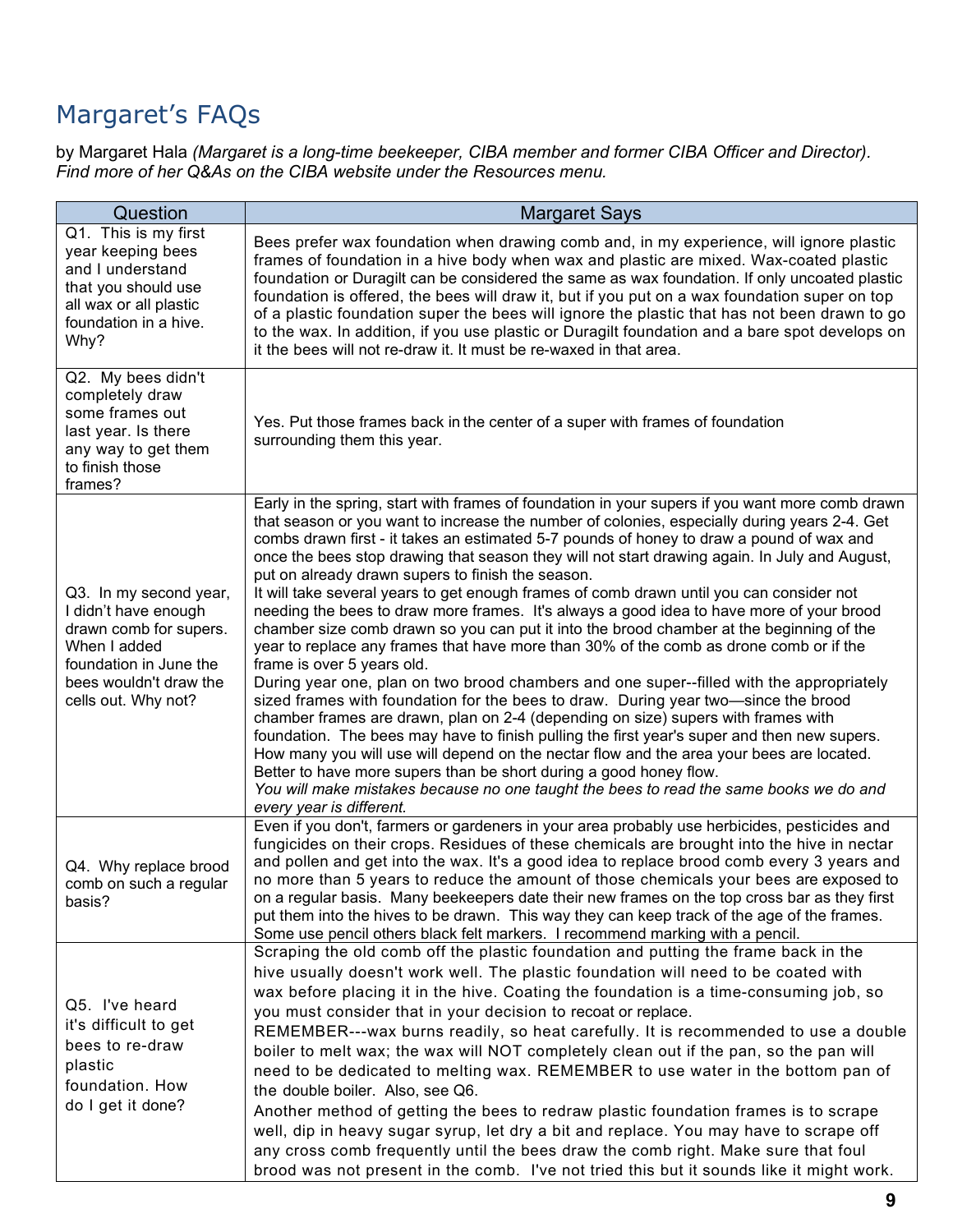| Question                                                                                                                                                                        | <b>Margaret Says</b>                                                                                                                                                                                                                                                                                                                                                                                                                                                                                                                                                                                                                                                                                                                                                                                                                                                                                                                                                                                                                                            |
|---------------------------------------------------------------------------------------------------------------------------------------------------------------------------------|-----------------------------------------------------------------------------------------------------------------------------------------------------------------------------------------------------------------------------------------------------------------------------------------------------------------------------------------------------------------------------------------------------------------------------------------------------------------------------------------------------------------------------------------------------------------------------------------------------------------------------------------------------------------------------------------------------------------------------------------------------------------------------------------------------------------------------------------------------------------------------------------------------------------------------------------------------------------------------------------------------------------------------------------------------------------|
| Q6. When I replace<br>the brood comb, how<br>do I render, or should<br>I render that comb for<br>reuse?                                                                         | Reusing comb is a personal decision. If you use chemicals to treat disease, those<br>chemicals are in the wax and will remain in the wax when it is reformed into<br>foundation. You need to decide if you really want to use foundation with chemical build-up<br>in your hive. I don't know for certain, but it is doubtful that Dadant. Kelley, etc. have a<br>way of removing chemicals from wax.<br>If you determine you want to render wax for reuse, a double-boiler method should be<br>used to manage fire safety. You could 'make' a larger double boiler by using a large<br>kettle, preferably stainless steel, and place it inside a larger kettle, which wouldn't<br>need to be stainless. Place water in the bottom kettle for even heat. The dark wax<br>makes good candles and other wax crafts and ornaments.<br>As an alternative, super comb wax can either be sold to Dadant, Kelley, etc. or<br>provided in exchange for beekeeping equipment.                                                                                            |
| Q7. How do I get<br>propolis stains or<br>wax or wax stains<br>from clothing,<br>carpets, drapes,<br>floors, tables, etc?                                                       | Use alcohol or washing soda to dissolve wax or propolis from carpeting. Be<br>$\bullet$<br>careful to test a small area as it may damage materials<br>Wearing gloves, heat cooking oil - as hot as you can get it without the oil<br>$\bullet$<br>smoking - and then saturate the propolis.<br>GOOP, a mechanics hand cleaner, works well on skin.<br>$\bullet$<br>SWIX, a wax removal item for skis, works well on wood.<br>$\bullet$                                                                                                                                                                                                                                                                                                                                                                                                                                                                                                                                                                                                                          |
| Q8. My husband<br>uses wax worms<br>when ice-fishing<br>during the winter.<br>Can we use<br>damaged comb<br>we usually<br>discard to keep<br>and/or raise our<br>own wax worms? | Yes, you can use it, but it's not necessary for the wax worms to live. They don't<br>eat the wax; they damage the wax they burrow through to eat the wax proteins (the<br>pupal cocoons from the larvae in the brood comb).<br>Per a wax worm producer, they can also be kept and raised in/on cereal flakes or<br>cornmeal with grated beeswax in it. Glycerin is interchangeable with beeswax for this<br>purpose.                                                                                                                                                                                                                                                                                                                                                                                                                                                                                                                                                                                                                                            |
| Q9. I had some<br>"critter" predation last<br>year. The ground was<br>scratched up in front<br>of the hive and the<br>colony weakened.<br>What can I do to stop<br>this?        | Roll up chicken wire and tack it onto the front of the bottom board at the front<br>entrance. Bees can get through easily, but animals can't. The same with joint<br>splicers---what you use to join boards together to make one longer board. Tack<br>several of them onto the bottom board in front of the entrance and the "critters" will be<br>deterred from scratching.                                                                                                                                                                                                                                                                                                                                                                                                                                                                                                                                                                                                                                                                                   |
| Q10. I just started<br>beekeeping and am<br>wondering about<br>bee stings. How do<br>I tell if I or someone<br>else is having a<br>normal or allergic<br>reaction?              | Partial or full body flush, shortness of breath, pounding heart. chest pain, faintness,<br>severe swelling, nausea, etc. ARE NOT normal. Swelling, even a rather large area<br>of localized swelling, can be considered normal, but if it involves the entire arm or<br>leg, get help. Remember a pounding heart and fast pulse rate may be part of a<br>panic attack from being stung, but it can also be part of an allergic attack.<br>Although it is rare, people who are apparently tolerant to bee stings can have a<br>sudden and life-threatening reaction---with no warnings.<br>The first time, I personally experienced shortness of breath, pounding heart (I could<br>feel my heart beating all over my body), flushing, feeling weak and I stopped sweating.<br>I laid down for an hour or so and came out of it. The second time, it lasted longer and<br>I felt faint, so I called the ambulance. THANK GOD, the allergy series of shots worked,<br>and I only need to be stung once in the spring and once in the fall to keep up my immunity. |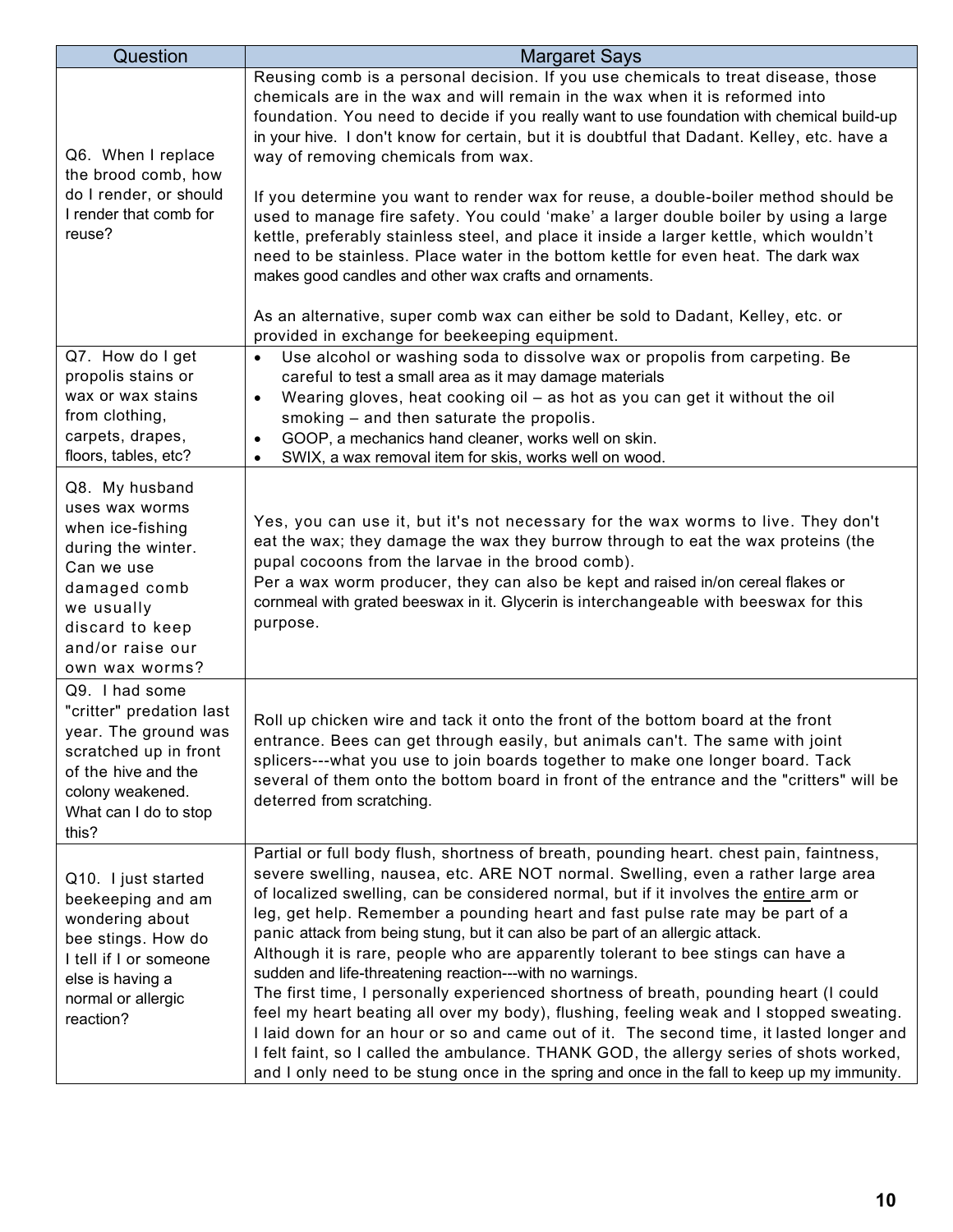## <span id="page-10-0"></span>Musings from a Neophyte Beekeeper

(Reprinted from past year's edition, still great information!)

by Valerie Just *(Valerie is a former BEELINE editor, CIBA treasurer and now CIBA webmaster. She has kept bees since 2015 in her Des Moines backyard and is now hopelessly addicted to beekeeping.)* 

The end of 2013 was a time of reflection – for the last 31 years, my primary focus was my family and my day job. I didn't have the time or energy to focus on personal goals – my time was spent meeting the needs of my family and my employer. I had an epiphany that it was time to heed my inner voice and start working on personal aspirations. I signed up for the Polk County Master Gardner program and completed that program in 2015. This was an important factor, for as we all know, bees and flowers have a symbiotic relationship!

My husband's uncle was a beekeeper for years in southern Iowa – we visited them occasionally, and my husband, John, would talk about his uncle's beekeeping hobby. My interest was piqued; however, it took decades before I could take action. In 2015, John and I took Andy Joseph's Beginner Beekeeping class at DMAAC in Ankeny, and we were enamored.

Despite our good intentions, we've had many lessons learned over the past two years; lessons that impacted the health and well-being of our bees. To afford you the opportunity to not only learn from our mistakes but also learn of our good fortune, I am providing guidance derived from our first two years of beekeeping:

#### **A good beekeeper learns his craft and grows his business.**

- 1. Bee realistic. Beekeeping is hard work. It requires planning, study, support and investment not to mention the hot, sticky, heavy and sometimes frustrating nature of the work. No matter how much you read, only hands-on experience will give you a feel for what's involved.
- 2. Take a beginning beekeeper class before you make an investment in beekeeping. A beginner beekeeping class is essential to your prosperity, and the health and well-being of your bees. While I love beekeeping and these remarkable creatures, beekeeping is not a hobby for the faint-hearted. There is a considerable financial expenditure, as well as a time and energy investment, and commitment to your bees is essential.
- 3. Invest in two hives, not just one for the first year, but don't be over-zealous either. Two hives are recommended because if something goes wrong in one hive, you have the other hive to equalize the issue. You are also able to compare the hives for similar behavior; the "odd" behavior may be a sign that something is going awry. Being a novice, you may not pick up on an issue without the ability to compare. Allow yourself the first year to acclimate to beekeeping; I would highly recommend that you start slow and grow your hobby/business.

**Join a local beekeeping club.** In my experience, this is not a hobby (or business) to go it alone. I know I will NEVER know everything I need to know about beekeeping, and it is the experience and wisdom of those who have gone before us that truly will make a difference in your early years of beekeeping. A club provides education and classes, the opportunity to "pick the brain" of a commercial beekeeper, the state apiarist or a seasoned beekeeping veteran – Phil Ebert, Connie Bronnenberg, Andy Joseph and Arvin Foell have been our bees' guardian angels these past two years. Through the club, my husband also connected with a more seasoned beekeeper, and we have been so appreciative for his insight and generosity.

**Order your bees early.** I recommend that you start checking into ordering packages or nucs starting in mid-tolate January. You need to get your order in, or there may not be bees available to order.

**The path to good beekeeping is often paved with stingers. Get protective gear.** Initially, I didn't wear any protective gear at all. I discovered the hard way that bees are curious by nature, and they will crawl into any gap or opening they can find, such as the gap between a sandal and your foot, the opening of a boot-cut pair of jogging pants – any movement puts pressure on the bee, and you can count on getting stung. I have discovered that Velcro is one of my best friends after ten or more bees crawled into the leg openings of my pants and I was stung 10 or more times!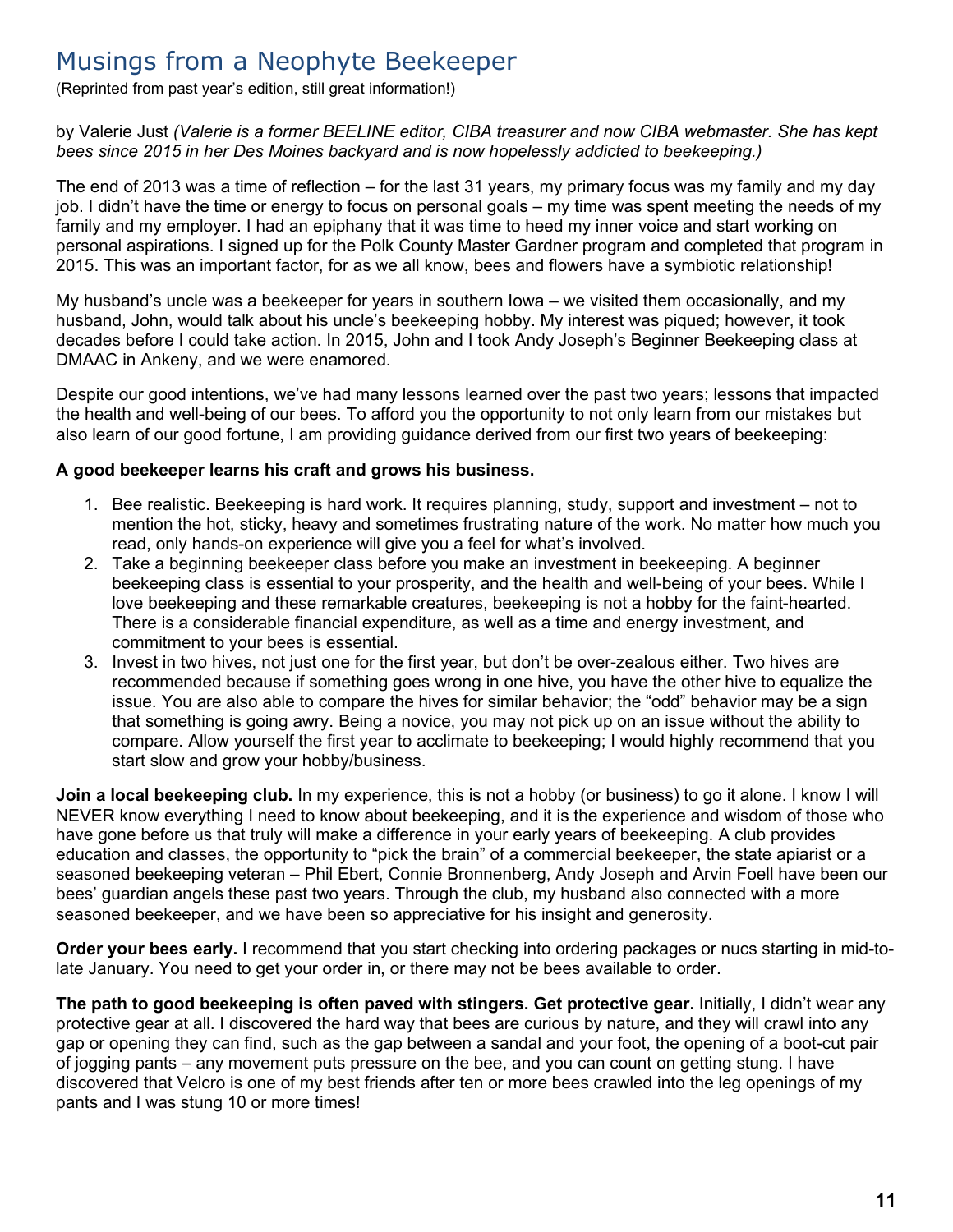## <span id="page-11-0"></span>Great Practical Beekeeping Information for New Beekeepers

### **Tips for May (spring management)**

- Check for ticks, they love beekeepers.
- Wear as much protective clothing as makes you comfortable when working your hives. Work hives with slow, smooth movements. Jerky movements agitate the bees.
- Use your smoker each time you check your bees.
- Organize your bee tools in a toolbox so that you can always find them.
- The best time to work bees is during the middle of the day when the field bees are collecting nectar.
- Work each hive from the side or the back, out of the bee flight path.
- Inspect hives by removing an outside frame first. Lift straight up to avoid damaging bees on the frame.
- When supering your hives add more than one super at a time if you have drawn comb. If you have new foundation, add only one super at a time and start with 10 frames. Put your second super on after the first one is almost filled.
- Use queen excluders to prevent brood in your honey supers as a deterrent to wax moths.
- Double check medications dates safety matters. Don't misuse any chemicals in the hive. Absolutely never medicate hives with supers on – it is illegal.
- Keep the grass mowed in front of your hives it makes it easier for the bees to land. Old carpet scraps, roof shingles, or weed barriers can be used to keep grass under control.
- Keep supers on until the honey is capped; unripe honey will ferment.
- Do not feed sugar syrup during a honey flow since the bees will store the syrup in your supers rather than your honey.
- Don't get excited on hot humid days if the bees are hanging outside the hive. They are trying to cool off.

Source: This article courtesy of Joli Winer, Editor, May 2016, *The Bee Buzzer,* newsletter of the Northeastern Kansas Beekeepers Association as seen in the *American Bee Journal* May 17, 2016.

## Fun Honey Bee Facts

- One ounce of honey would fuel a honey bee's flight around the world
- Honey bees have hair on their eyes to help keep their eyeballs clean
- Honey bees fly 55,000 miles to bring us 1 lb. of honey
- Honey bees must go to 2 million flowers to gather 1 lb. of honey
- Honey bees stroke their wings 11,400 times per minute and fly up to 15 mph
- It takes approximately 3,500 honey bees to weigh 1 lb.
- Honey bees have two stomachs—one for food and another for nectar
- Five products from the hive: honey, beeswax, pollen, propolis and royal jelly
- Honey tastes different depending on the flowers the honey bee visits

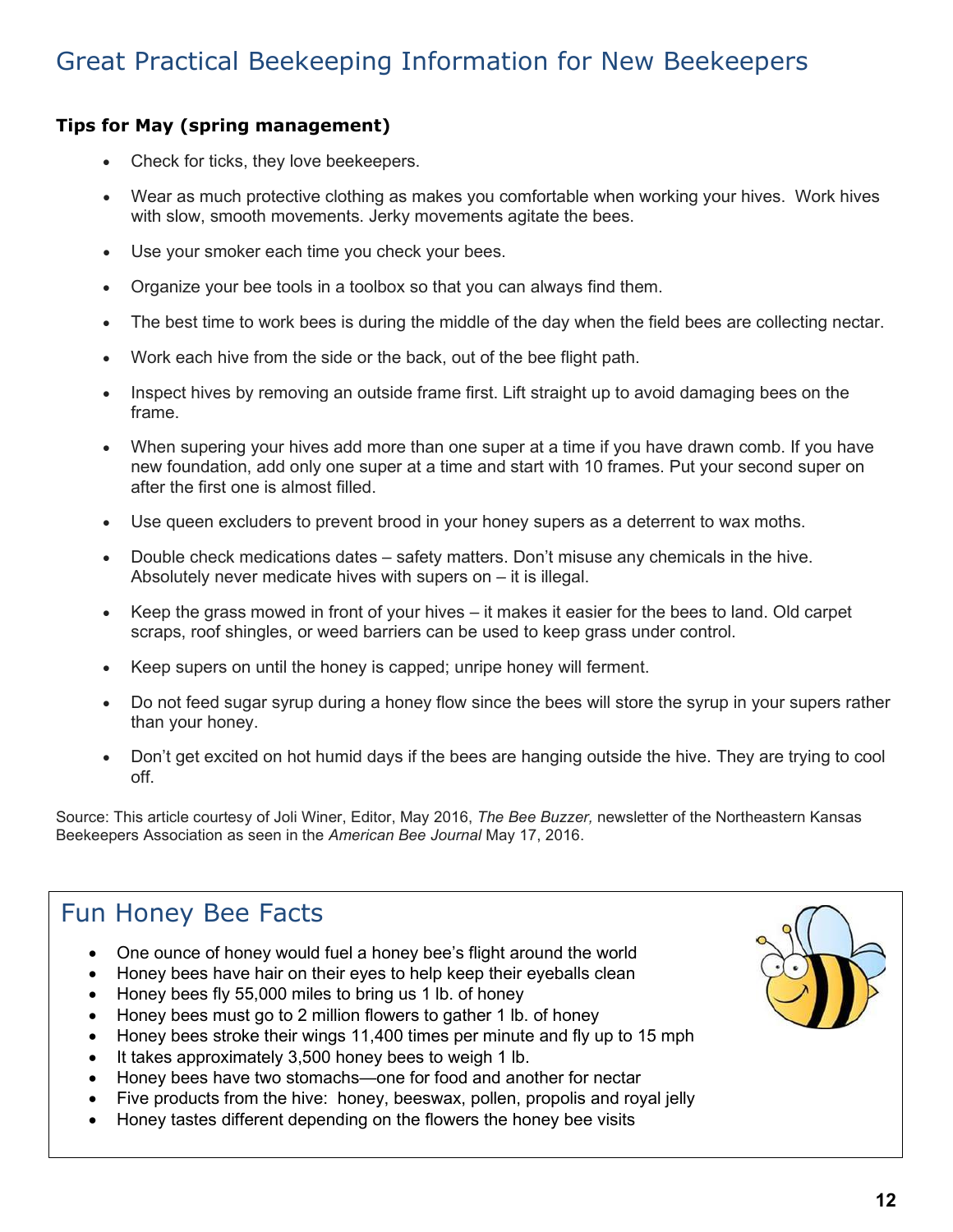## Central Iowa Beekeepers Association (CIBA) 2022 Membership

## **Membership Dues Information**

- $\checkmark$  Membership run on a yearly calendar schedule of January 1<sup>st</sup> through December 31<sup>st</sup>.
	- Dues are payable at the beginning of each calendar year. New member dues are ½ the yearly rate after July 1.

| LAIL YUAL EVEE UIDA MUHINUTSIIIN DAUS |                          |                                                          |  |
|---------------------------------------|--------------------------|----------------------------------------------------------|--|
|                                       | With electronic delivery | With mail delivery (with or without electronic delivery) |  |
| Single membership                     | \$15                     | \$20                                                     |  |
| Family membership                     | \$20                     | \$25                                                     |  |

### **Full year 2022 CIBA Membership Dues**

|                                    | What you will receive with:          |                                            |                                                                                                       |  |
|------------------------------------|--------------------------------------|--------------------------------------------|-------------------------------------------------------------------------------------------------------|--|
| <b>Communication Type</b>          | <b>Electronic</b><br><b>Delivery</b> | <b>Mailed</b><br><b>Delivery</b><br>(USPS) | <b>Details</b>                                                                                        |  |
| <b>BEELINE</b> newsletter          | Yes                                  | Yes.                                       | Association newsletter published 4 times a year                                                       |  |
| Meeting reminders                  | Yes                                  | Maybe                                      | Mailed only in months CIBA meets and BEELINE is                                                       |  |
| President's monthly letter         | Yes                                  | Maybe                                      | not published                                                                                         |  |
| Bee Bit                            | Yes                                  | No.                                        | Mid-month beek knowledge from CIBA President                                                          |  |
| Special information                | Yes                                  | <b>No</b>                                  | CIBA organizational updates                                                                           |  |
| Forwarded electronic information   | Yes                                  | <b>No</b>                                  | IHPA news, upcoming events, etc.                                                                      |  |
| <b>Bylaw changes</b>               | Yes                                  | Yes                                        | Infrequent association bylaw updates                                                                  |  |
| <b>Annual Membership Directory</b> | Yes                                  | <b>No</b>                                  | Published in June. Provides a list of members<br>and contact information (if member elects to share). |  |

## **Select One**

**New membership Renewal of membership from 2021** 

 **New Student Beekeeper--**fees are waived if taking a beekeeping class this year (single membership & email only).

Where are you taking or have taken your class?

### **Select One**

 **Single Membership Family Membership** where all members reside at the same address

## **Please Print for Legibility**

| Email experience and the service of the service of the service of the service of the service of the service of |  |
|----------------------------------------------------------------------------------------------------------------|--|
|                                                                                                                |  |
|                                                                                                                |  |
|                                                                                                                |  |
| Email 2008 2009 2009 2010 2021 2022 2023 2024 2022 2022 2023 2024 2022 2023 2024 2022 2023 2024 2025 2026 2027 |  |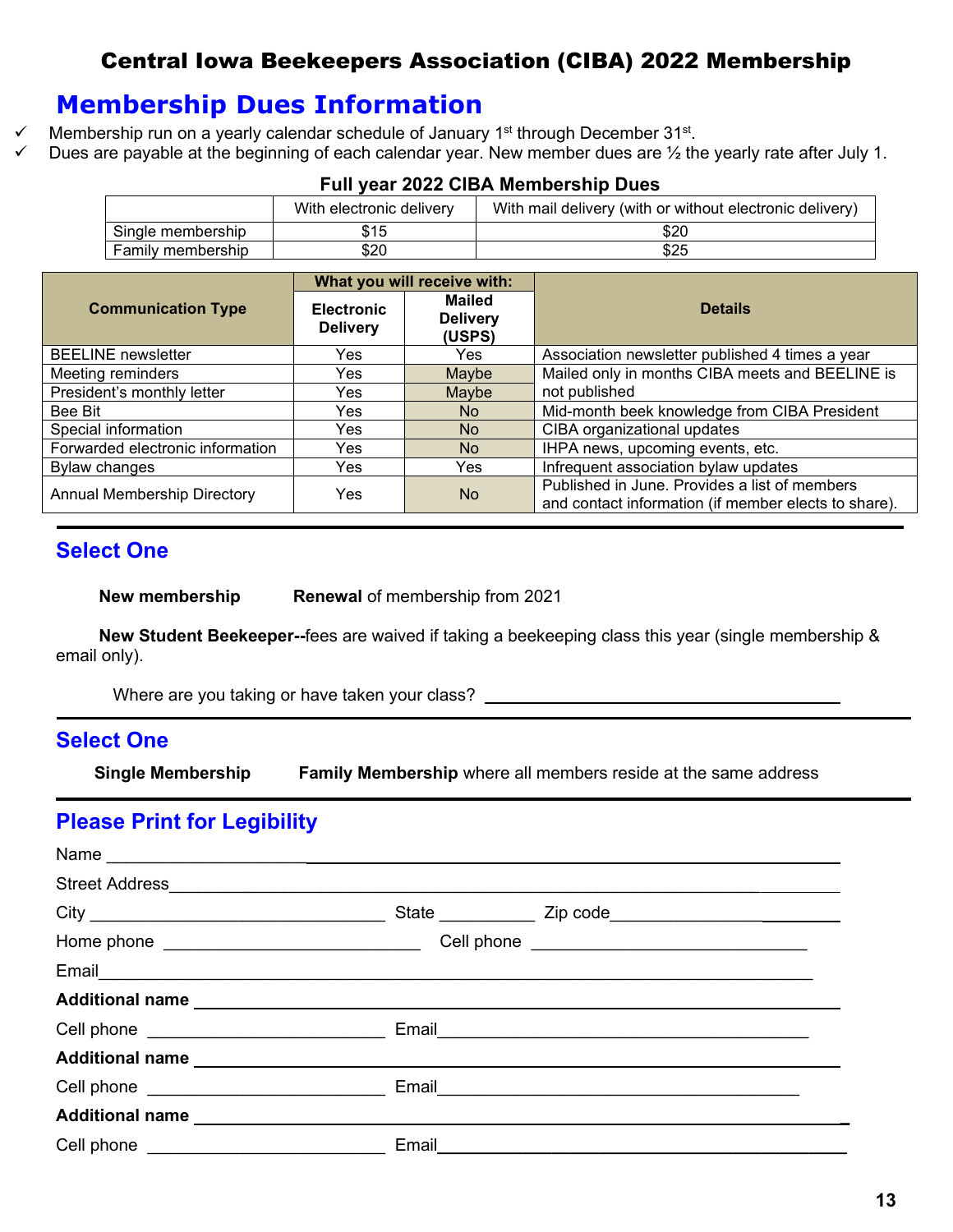## **Membership**

|                                        | Single (\$15) with information via electronic delivery                                                                                                                                                                          |                  |               |  |  |
|----------------------------------------|---------------------------------------------------------------------------------------------------------------------------------------------------------------------------------------------------------------------------------|------------------|---------------|--|--|
|                                        | Family (\$20) with information via electronic delivery                                                                                                                                                                          |                  |               |  |  |
|                                        | Add USPS Delivery (\$5) to single or family (single copy to one address of<br>BEELINE, bylaw updates, President's monthly message in months the newsletter<br>is not published, etc.) USPS Delivery only-do not send electronic |                  |               |  |  |
| <b>Voluntary Donations</b>             |                                                                                                                                                                                                                                 |                  |               |  |  |
|                                        | General program fund                                                                                                                                                                                                            |                  |               |  |  |
| Royalty (Queen and Ambassador) program |                                                                                                                                                                                                                                 |                  |               |  |  |
|                                        |                                                                                                                                                                                                                                 |                  | <b>Total</b>  |  |  |
| Payment via:                           | <b>Check/Money Order</b>                                                                                                                                                                                                        | Cash (in person) | <b>PayPal</b> |  |  |

CIBA is an Iowa incorporated nonprofit association. CIBA has filed for Federal 501(c)3 status. If approved, donations would be tax deductible. CIBA will provide documentation for donations of \$50 or more, and when requested for those less than \$50. Contact information for the Secretary/Treasurer is below.

### **Membership Directory (please select one)**

Yes, the club can publish my/all family member's information in the yearly Membership Directory No, the club may NOT publish my/all family member's information in the Membership Directory

## **Additional information** (optional)

- 1. How many hives & where are your hives located (# of hives/location)? EXAMPLE: 9 urban; 2 rural Urban <u>Channel Rural</u> Rural
- 2. How many apiaries (bee yards) do you have?
- 3. How long have you been beekeeping?

## **Ideas for Meetings/Newsletter Topics and Member info** (optional)

What is your profession? Would you consider assisting CIBA with your skills (not just beekeeping), if requested? Yes

**Payment via mail** with check/money order and completed form (please do not send cash via mail) Linn Wilbur, CIBA Secretary/Treasurer 64626 170th Street Nevada, IA 50201

**Payment via PayPal** and send completed form electronically. Methods:

- CIBA website for PayPal instructions, PayPal button and instructions on sending form**: [www.centraliowabeekeepersassoc.org/membership](https://www.centraliowabeekeepersassoc.org/membership)**
- Use CIBA Secretary/Treasurer email for direct PayPal Payment and to send completed forms**: centraliowabeekeepers.treasurer@gmail.com**

**Applications taken at any CIBA meeting.** Join at any CIBA meeting (meeting info on website).

**Questions:** 515.291.6204 (Linn Wilbur) or lwilbur50201@gmail.com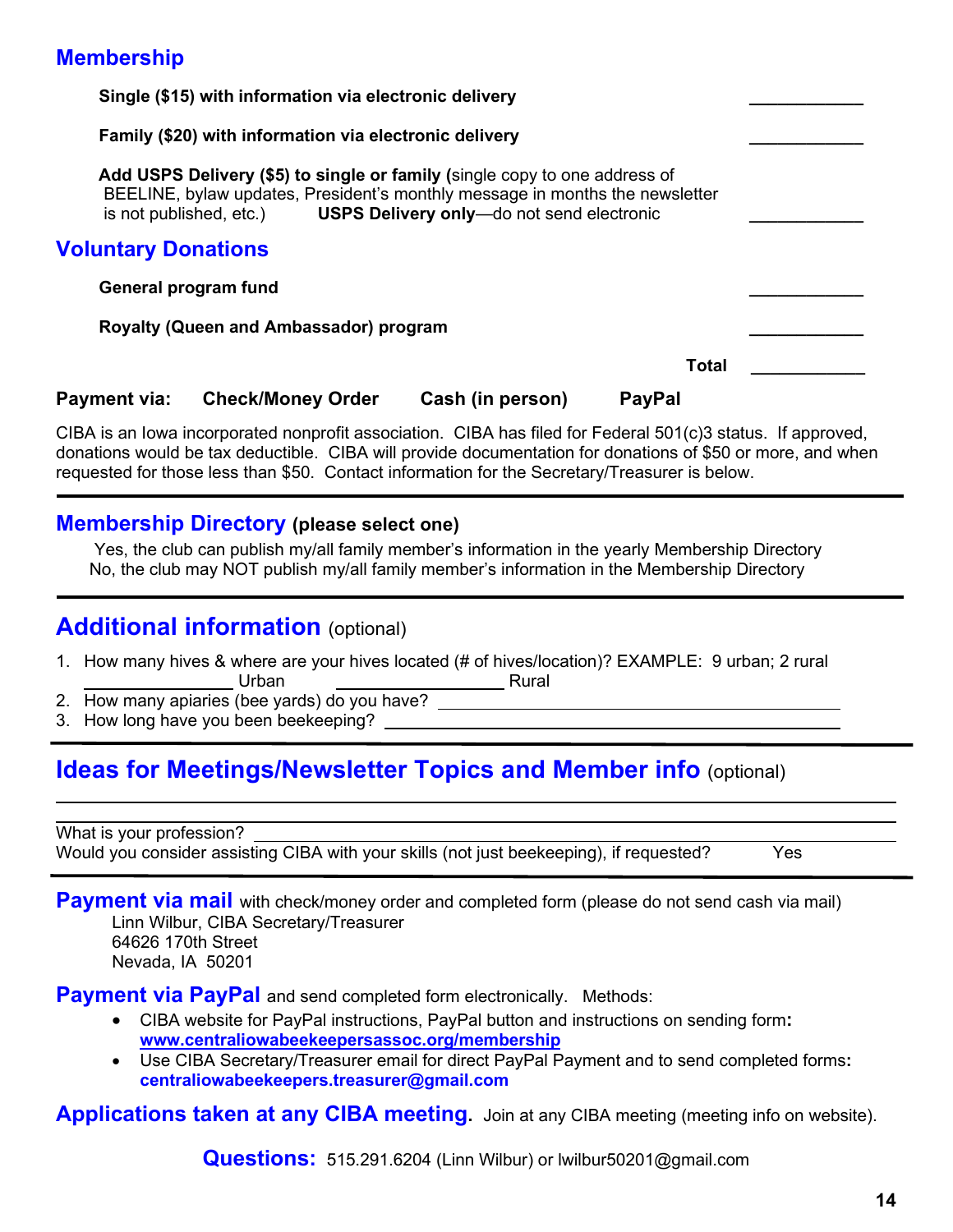## Join Us March 30 for Iowa Honey Bee Day

You can make a difference by attending a legislative reception in March at the State Capitol to show your support for honey bees.

With the exception of last year's pandemic, the Iowa Honey Producers Association (IHPA) has hosted this event since 2018 for state legislators and beekeepers as part of the Iowa Honey Bee Day celebration. It is organized by our own CIBA president, Jamie Beyer, who also serves as the IHPA legislative representative and director for District 4.

Iowa Honey Bee Day is Wednesday, March 30. The reception will be on the first floor of the Capitol Rotunda from 7 to 9 a.m. Breakfast items, along with State Fair honey lemonade and coffee, are served. There is no charge to attend.

The Iowa governor signs a proclamation each year to mark Iowa Honey Bee Day and highlight the importance of honey bees to Iowa agriculture and the environment. We also encourage Iowa city and county governments to sign similar proclamations; since 2018, more than 41 governing bodies have approved such proclamations.

Beekeepers from across the state are encouraged to attend the reception as a time to meet their legislators and "talk bees." No one knows better the importance of honey bees and the many challenges faced by beekeepers in the state. Due to legislative scheduling conflicts, the event has not occurred on the same day each year.

Contact Jamie if you want to help with this event, beyersbog@aol.com or (515) 231-0215. Additional information also will be posted on the IHPA website, [www.iowahoneyproducers.org,](http://www.iowahoneyproducers.org/) as well as the CIBA website.

## <span id="page-14-0"></span>Why Honey Bees Need Water

### **Bees Use Water For:**

- 1. **Cooling** In the heat of summer it is used for evaporative cooling. Similar to human-designed air conditions, the bees spread a thin film of water atop sealed brood (baby bee cells) or on the rims of cells containing larvae and eggs. The workers inside the hive then fan vigorously, setting up air flow which evaporated the water and cools the interior of the hive.
- 2. **Humidity** Worker bees use water to control the humidity of the colony, not just the temperature.
- 3. **Utilize Stored Food** Bees need water to dilute stored honey that has crystallized (become too high in glucose) or in the case where beekeeper feeds them dried sugar crystals, they need water to dissolve the sugar. Without water, they can't access these food sources.
- 4. **Larvae Food** Another type of bee in the hive is the nurse bee, who feeds the developing larvae. They consume large amounts of pollen, nectar, and water so that their hypopharyngeal glands can produce the jelly that is used to feed the larvae. A larvae diet can consist of water up to 80 percent the first day of larval growth and about 55 percent on the sixth day. [1]
- 5. **Digestion** They need it in the digestion and metabolization of their food, as do most organisms.

Kim Flottum, editor of the *[Bee Culture](http://ucanr.edu/blogs/blogcore/ http:/www.beeculture.com/)* magazine, writes in his book, *[The Backyard Beekeeper: An Absolute](http://www.barnesandnoble.com/w/backyard-beekeeper-kim-flottum/1101642613?ean=9781616738600)  [Beginner's Guide to Keeping Bees in Your Yard and Garden](http://www.barnesandnoble.com/w/backyard-beekeeper-kim-flottum/1101642613?ean=9781616738600)*: "A summer colony needs at least a quart (liter) of water every day, and even more when it's warm." "Foragers will mark unscented sources of water with their Nasonov pheromone so others can locate the source too," Flottum writes.

To provide the water your bees need, put a frisbee full of clean rocks (find them in your yard) underneath a faucet outside, turn the faucet on so it drips once per minute. Over the day it will fill up and provide fresh water for the bees. Or you can buy glass pebbles found on art and hobby stores and put them in a large, shallow dish or bird bath. The bees will find it!